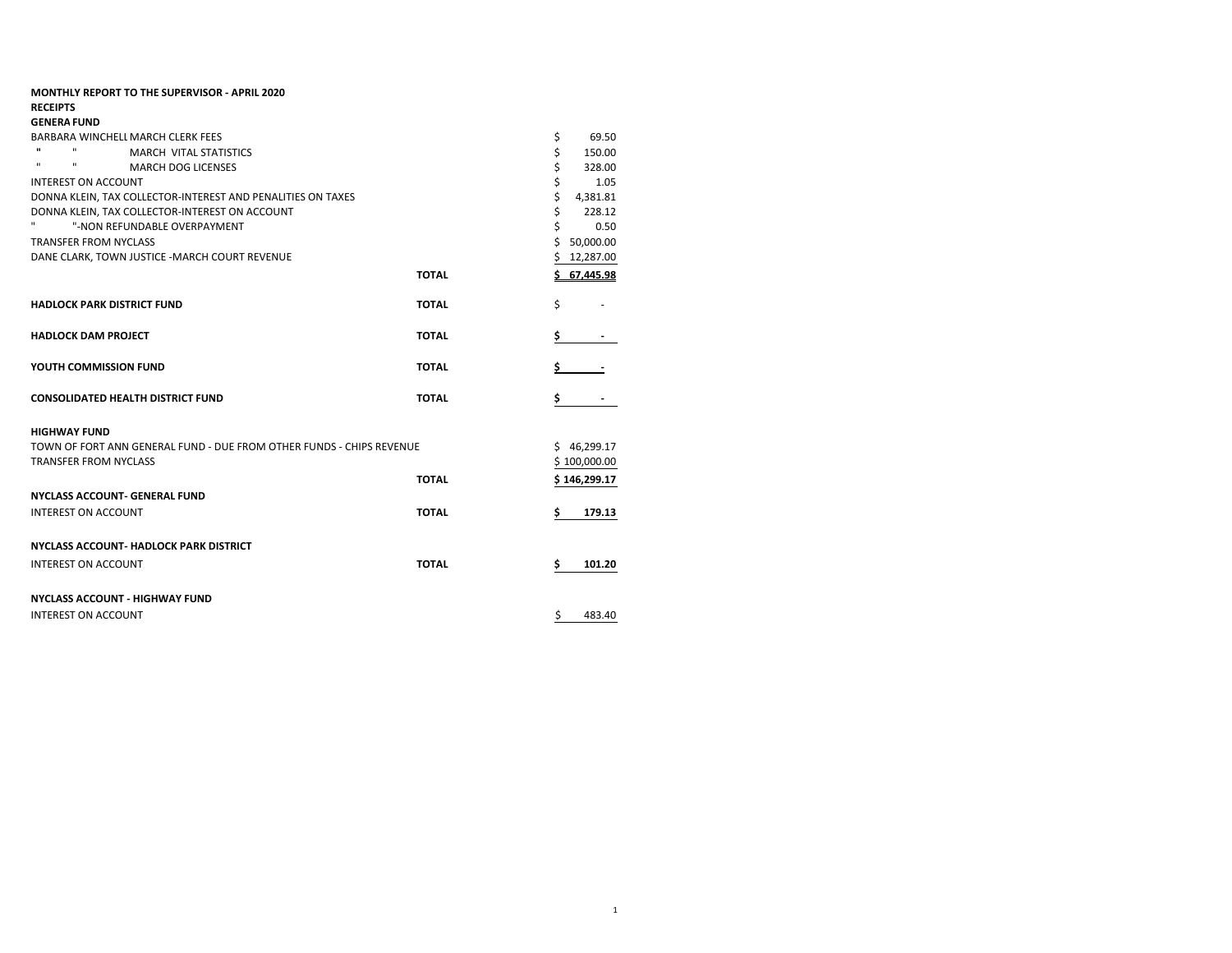|                                                            |                                                                  |          |                    | \$                 | 483.40                                   |                         |
|------------------------------------------------------------|------------------------------------------------------------------|----------|--------------------|--------------------|------------------------------------------|-------------------------|
| <b>LOSAP SAVINGS ACCOUNT</b>                               |                                                                  |          |                    |                    |                                          |                         |
| <b>INTEREST ON ACCOUNT</b>                                 |                                                                  |          | <b>TOTAL</b>       | \$                 | 0.59                                     |                         |
| MEDICAL REIMBURSEMENT ACCOUNT                              |                                                                  |          |                    |                    |                                          |                         |
| TOWN OF FORT ANN HIGHWAY FUND                              |                                                                  |          | <b>TOTAL</b>       | \$                 | 2,500.00                                 |                         |
| <b>TRUST &amp; AGENCY FUND</b>                             | <b>HIGHWAY</b>                                                   |          | <b>GENERAL</b>     |                    | <b>HADLOCK PARK</b>                      |                         |
| <b>NYS RETIREMENT</b>                                      | \$<br>922.75                                                     | \$       | 506.05             | \$                 |                                          |                         |
| <b>HEALTH &amp; DENTAL INSURANCE</b>                       | \$11,100.95                                                      | \$       | 1,227.64           | \$                 |                                          |                         |
| <b>STATE TAX</b>                                           | 1,512.51<br>\$                                                   | \$       | 526.07             | \$                 |                                          |                         |
| <b>FEDERAL TAX</b>                                         | Ś<br>3,352.00                                                    |          | 1,476.00           | \$                 |                                          |                         |
| <b>NYS DISABILITY</b>                                      |                                                                  | \$       | 61.80              |                    |                                          |                         |
| <b>FICA</b>                                                | \$<br>5,298.66                                                   |          | 2,457.84           | \$                 |                                          |                         |
| DEFFERED COMPENSATION                                      | \$<br>202.35                                                     |          |                    | \$                 |                                          |                         |
| <b>CHILD SUPPORT</b>                                       | \$<br>ä,                                                         | \$       |                    | \$                 |                                          |                         |
| PAID FAMILY LEAVE                                          | Ś<br>96.90                                                       | \$       | 13.16              | \$                 |                                          |                         |
| <b>CREDIT UNION</b>                                        | \$<br>2,511.00                                                   |          | 802.00             | \$                 |                                          |                         |
| <b>AFLAC</b>                                               | \$<br>703.65                                                     |          | 156.36             | \$                 |                                          |                         |
| <b>TOTALS</b>                                              | \$25,700.77                                                      |          | 7,226.92           | \$                 | <b>TOTAL</b><br>$\overline{\phantom{a}}$ | \$32,927.69             |
| <b>DISBURSEMENTS</b>                                       |                                                                  |          |                    |                    |                                          |                         |
| <b>GENERAL FUND</b>                                        |                                                                  |          |                    |                    | <b>HIGHWAY FUND-OV</b>                   |                         |
| STATE COMPTROLLER - STATE SHARE OF JUSTICE COURT REVENUE - |                                                                  |          |                    | ABSTRACT           |                                          |                         |
| PAYROLL                                                    |                                                                  | \$       | 16,341.07          |                    | <b>HEALTH INSURANCE</b>                  | \$13,074.55             |
| <b>TOWN SHARE FICA</b><br><b>TOWN BOARD EXPENSE</b>        |                                                                  | \$<br>\$ | 1,228.92<br>263.04 | PAYROLL            | <b>TOWN SHARE FICA</b>                   | \$35,861.76<br>2,649.33 |
| SUPERVISORS EXPENSE                                        |                                                                  | \$       | 1,585.32           |                    |                                          |                         |
|                                                            |                                                                  | Ś        | 315.17             |                    |                                          | \$51,585.64             |
| <b>CENTRAL COMMUNICATIONS</b>                              |                                                                  |          |                    |                    |                                          |                         |
| <b>ATTORNEY EXPENSE</b>                                    |                                                                  | \$       | 2,976.00           |                    | <b>HIGHWAY FUND-TW</b>                   |                         |
| PLANNING BOARD EXPENSE                                     |                                                                  | \$       | 558.00             | ABSTRACT           |                                          | \$12,967.27             |
| <b>JUSTICE COURT EXPENSE</b>                               |                                                                  | \$       | 76.75              |                    | <b>HEALTH INSURANCE</b>                  |                         |
| <b>TOWN CLERK EXPENSE</b>                                  |                                                                  |          | 209.02             |                    |                                          | \$12,967.27             |
| HIGHWAY SUPERINTENDENT EXPENSE                             |                                                                  |          | 564.39             |                    | <b>TOTAL</b>                             | \$64,552.91             |
| <b>FUEL MANAGEMENT</b>                                     |                                                                  |          |                    |                    |                                          |                         |
| <b>CENTRAL MAILINGS</b>                                    |                                                                  |          | 256.58             |                    | <b>TRUST &amp; AGENCY FUND</b>           |                         |
|                                                            | TOWN OF FA HIGHWAY FUND DUE TO HIGHWAY FUNDS/FINAL CHIPS PAYMENT |          | 46,299.17          | <b>FICA</b>        |                                          | 7,756.50<br>s           |
| SAFETY INSPECTION EXPENSE                                  |                                                                  |          | ÷,                 | <b>STATE TAX</b>   |                                          | 2,038.58<br>s           |
| DOG CONTROL EXPENSE                                        |                                                                  |          | ٠                  | <b>FEDERAL TAX</b> |                                          | 4,828.00<br>s           |
| <b>TAX COLLECTOR EXPENSE</b>                               |                                                                  |          | 148.03             |                    | <b>HEALTH INSURANCE</b>                  | \$12,328.59             |
| <b>STREET LIGHTS</b>                                       |                                                                  |          | 194.38             |                    | <b>CREDIT UNION</b>                      | 3,313.00<br>S           |
| SPECIAL RECREATION FACILITY-BEACH                          |                                                                  |          | $\sim$             |                    | <b>CHILD SUPPORT</b>                     |                         |
| <b>DISABILITY INSURANCE</b>                                |                                                                  |          | 61.80              | AFLAC              |                                          | 1,094.55                |
| <b>HEALTH INSURANCE</b>                                    |                                                                  |          | 1,107.32           | RETIREMENT         |                                          | 1,428.80                |
| <b>BUILDINGS EXPENSE</b><br><b>ASSESSOR EXPENSE</b>        |                                                                  |          | 2,731.34           |                    | DEFFERRED COMP.<br>PFL/DISABILITY        | 202.75<br>369.65        |
|                                                            |                                                                  |          |                    |                    |                                          |                         |
|                                                            | <b>TOTAL</b>                                                     |          | 74,916.30          |                    |                                          | \$33.360.42             |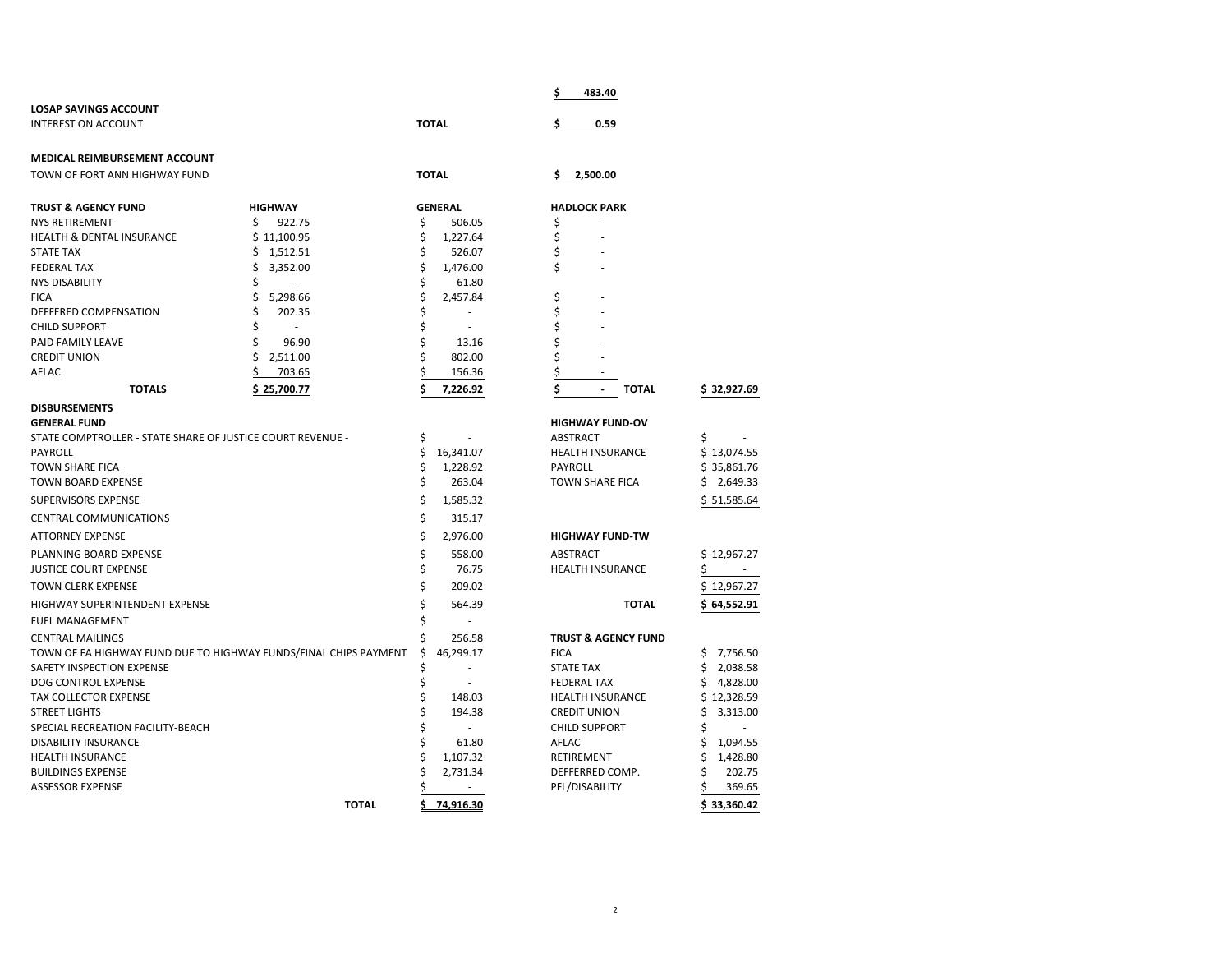| <b>HADLOCK PARK DISTRICT</b>                 | <b>TOTAL</b> | \$                  |
|----------------------------------------------|--------------|---------------------|
| <b>HADLOCK DAM PROJECT</b>                   | <b>TOTAL</b> | \$                  |
| YOUTH COMMISSION FUND                        | <b>TOTAL</b> | \$                  |
| <b>CONSOLIDATED HEALTH</b>                   | <b>TOTAL</b> | \$                  |
| <b>NYCLASS ACCOUNT - GENERAL FUND</b>        |              |                     |
| <b>TRANSFER TO GENERAL FUND</b>              | <b>TOTAL</b> | \$.<br>50,000.00    |
| <b>NYCLASS ACCOUNT-HADLOCK PARK DISTRICT</b> | <b>TOTAL</b> | \$                  |
| <b>NYCLASS ACCOUNT - HIGHWAY FUND</b>        |              |                     |
| TRANSFER TO HIGHWAY CHECKING ACCOUNT         | <b>TOTAL</b> | <u>\$100.000.00</u> |
| <b>LOSAP SAVINGS ACCOUNT</b>                 | <b>TOTAL</b> | \$                  |
| <b>MEDICAL REIMBURSEMENT ACCOUNT</b>         |              | \$<br>3,834.44      |
| AC TRANSFER TO CDPHP SETTLEMENTS             | <b>TOTAL</b> |                     |